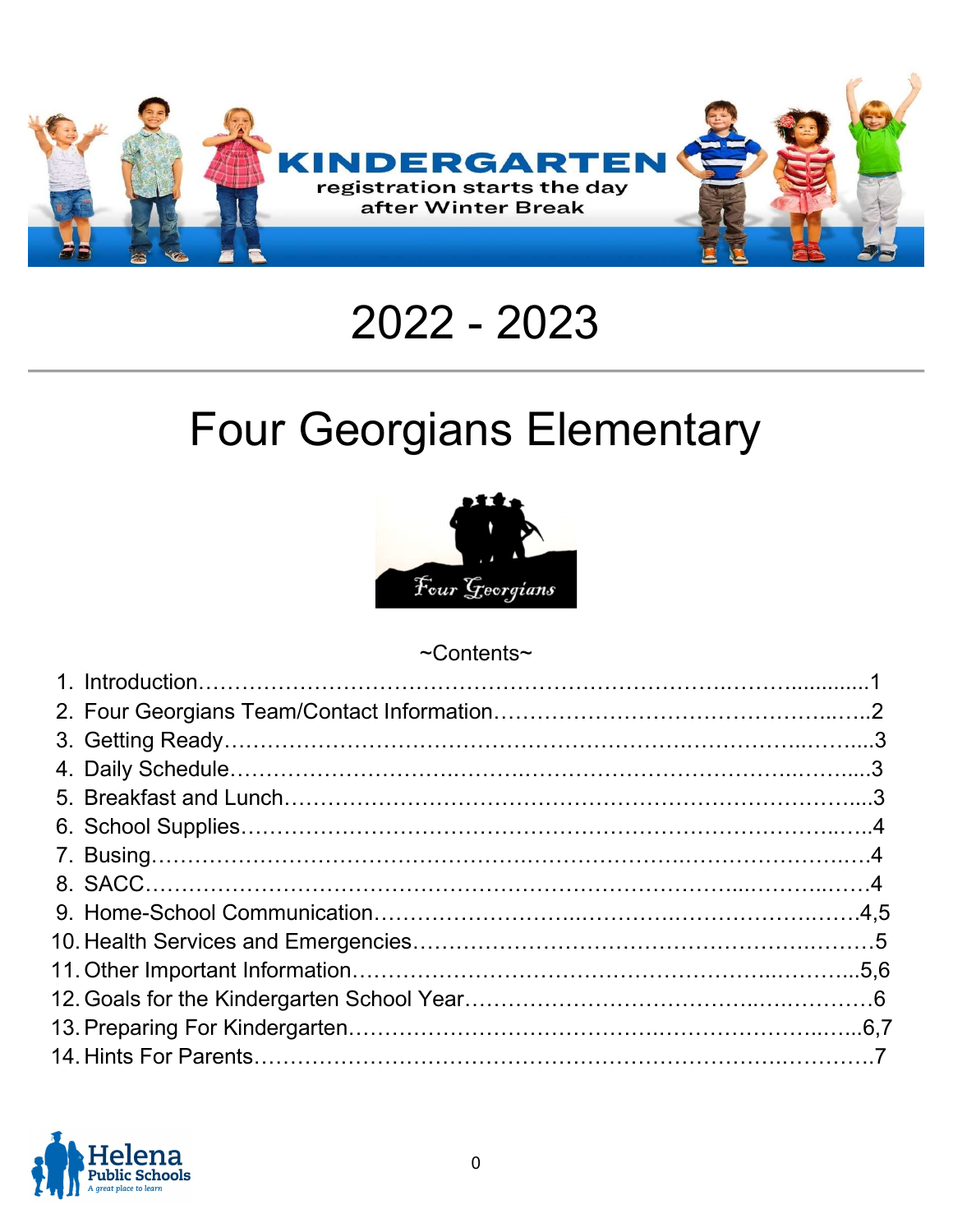Dear Parent/Guardians,

We are thrilled to welcome you and your child to Kindergarten at Four Georgians Elementary! This upcoming school year will be a great adventure away from home for our students and it is an important milestone for them in their educational journey.

As a school, we believe that a high quality Kindergarten program provides a safe and nurturing environment. Our program helps children gain knowledge and skills in developmental areas (physical, intellectual, emotional, and social) while also helping to establish a strong foundation of lifelong learning. The goal of our program is to provide a basic foundation for your child's education and we want to make the transition from home to school smooth and make their first experience with school a successful one!

Please review our booklet and never hesitate to reach out if you have any questions!

Your partner in education,

Four Georgians Elementary Kindergarten Staff

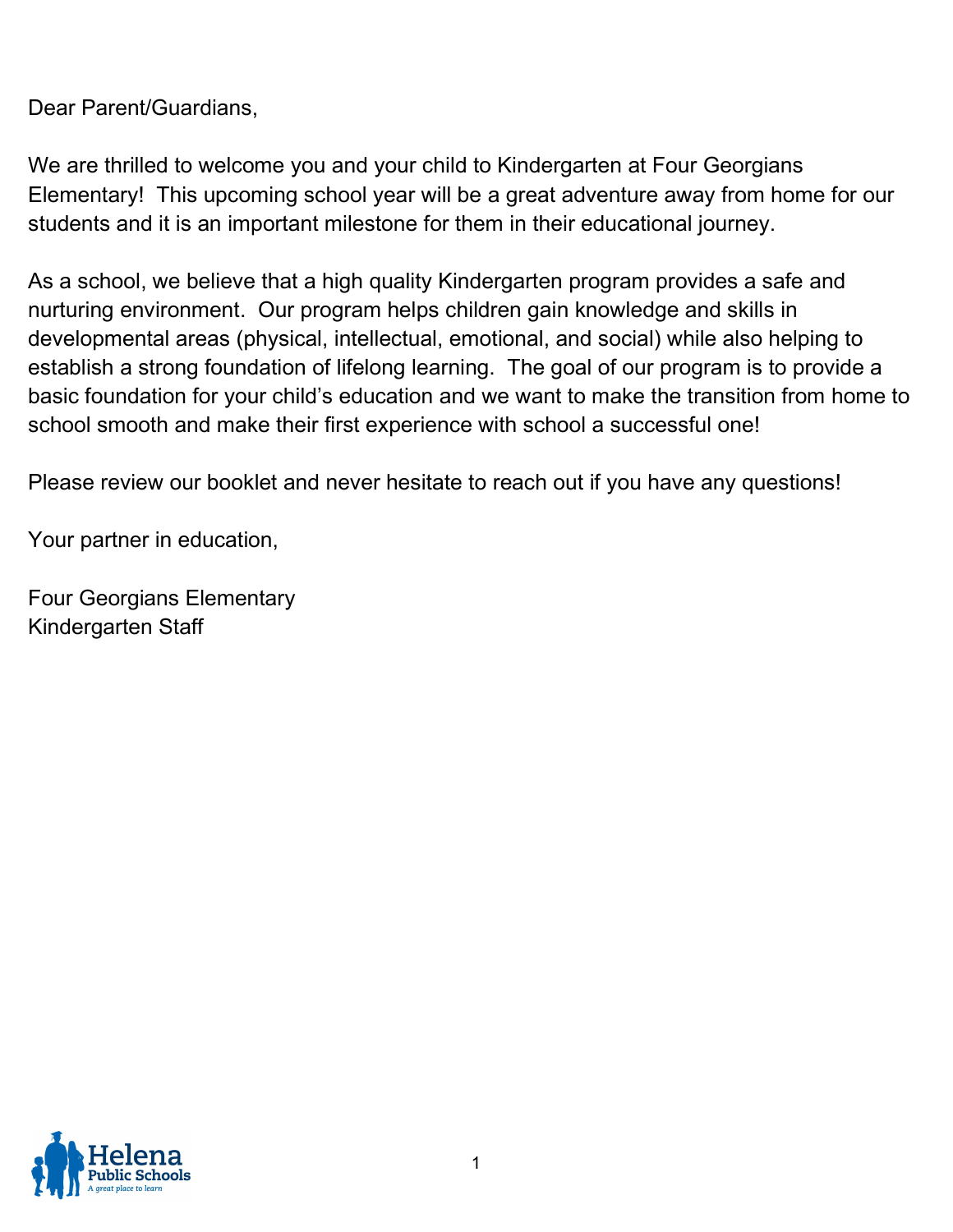### Our Four Georgians Elementary Kindergarten Team

#### Kindergarten Teachers:

JoAnna Nelson email: jnelson@helenaschools.org Tasha Obert email: tobert@helenaschools.org Melody Wall email: mwall@helenaschools.org Madison Meis/Jaime Talia (Maternity Sub) email: mmeis@helenaschools.org

#### jtalia@helenaschools.org

#### Other Staff:

Principal – Sean Morrison Secretary – Ann Tilton & Erika Fehr Counselor – Krystal Ferguson Speech Therapist – Jaime Sikes Special Education – Amy Allen Nurse – Francis Leonard Instructional Coach – Katie Literski

#### Specialist Teachers:

Music – Sarah Dramstad PE – Gail McMahon Library – Chelsey Davis

Office Number (406) 324-1300 (406) 324-1301 (fax)

Email Fourgeorgians@helenaschools.org

Website https://fourgeorgians.helenaschools.org/

> Facebook: Four Georgians School

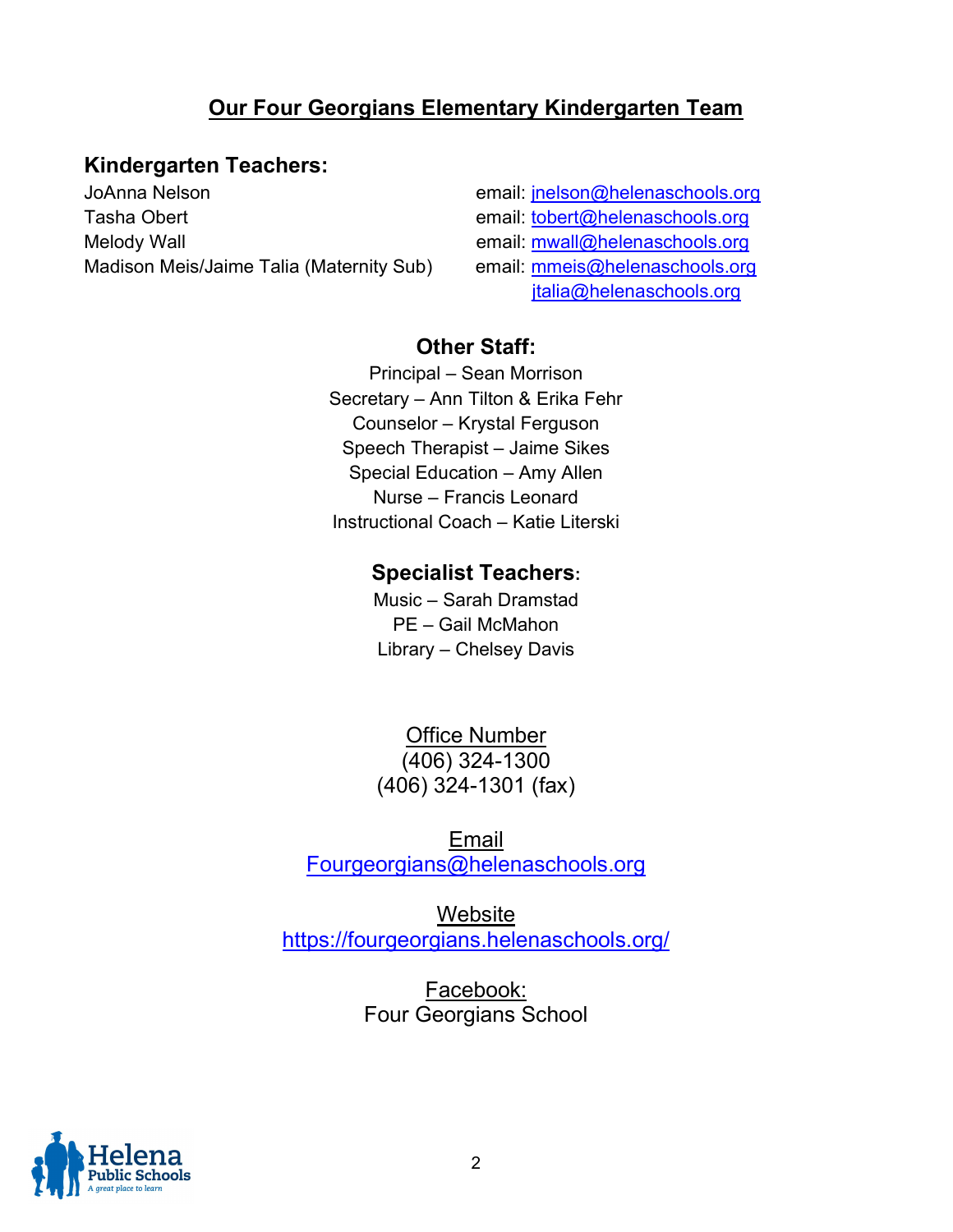## Getting Ready!

Kindergarten Jumpstart: Each Spring, Four Georgians school will invite incoming students and families to learn more about the school staff, protocols and general information. Students will also get the opportunity to interact with Kindergarten teachers and support staff.

Kindergarten Informational Form: To help our kindergarten teachers learn more helpful information about your child and family, we are asking you to complete a form found by clicking the following link. This information will just help us provide the best support for your child's educational success. If you have not done so already, please visit the following link to complete the form. https://forms.office.com/r/Pv2QQdMFX5

Kindergarten Speech Screenings: Every kindergarten student will receive a required speech screening before the upcoming school year. Speech Therapist, Jaime Sikes, has provided a link for you to use in order to schedule a time to bring your child in for a quick screen. If you have not done so already, please visit the following link to schedule a time that works for your family. https://www.signupgenius.com/go/5080f4fafaa2aa3fa7-incoming

Kindergarten Visits: Over the summer, Kindergarten teachers will schedule a time to come and meet with the student and families. This experience allows the teacher and families to connect and build relationships before school begins. This is a great opportunity for the family to ask questions and share your child's hopes and dreams. Make sure to check your email over the summer for a scheduling request from Sign Up Genius.

#### Daily Schedule

Arrival and Dismissal: Subject to change due to COVID-19. Kindergarten hours will be from 8:30 to 2:30 on Mondays and 8:30 to 3:15 Tuesdays thru Fridays. If your child does not ride to school on a bus, arrival should not be more than 45 minutes before the class starts. Playground supervision begins each day at 7:45 and ends at 3:30. Students enter and exit the building through Entry 1 doors. The tardy bell rings at 8:35, and students who arrive after 8:35 will be marked tardy AND need to be checked into the office by an adult.

#### Breakfast and Lunch

Breakfast and Lunch: Breakfast is offered from 7:45 to 8:25 each day. Hot lunch is also offered. A monthly menu will be sent home. Currently our prices are the following and are subject to change: Breakfast (\$1.45) and/or lunch (\$2.75) may be purchased on a daily, weekly, or monthly basis. Students eating cold lunch may purchase a carton of milk for \$ .50. Meals may be purchased through the Meal Time link found on the Helena Public School's website. Please make checks payable to Four Georgians or pay via the website. An application for free or reduced-price meals can be obtained at the school office. Charging of meals is strongly discouraged.

Snack Time: Each classroom will also provide a snack time in the morning to help keep our bellies full and brains working. This is something we ask you to send with your child to school each day. Please keep snacks healthy and nutritious (popcorn, jerky, crackers, pretzels, veggies, fruits, cheese, etc).

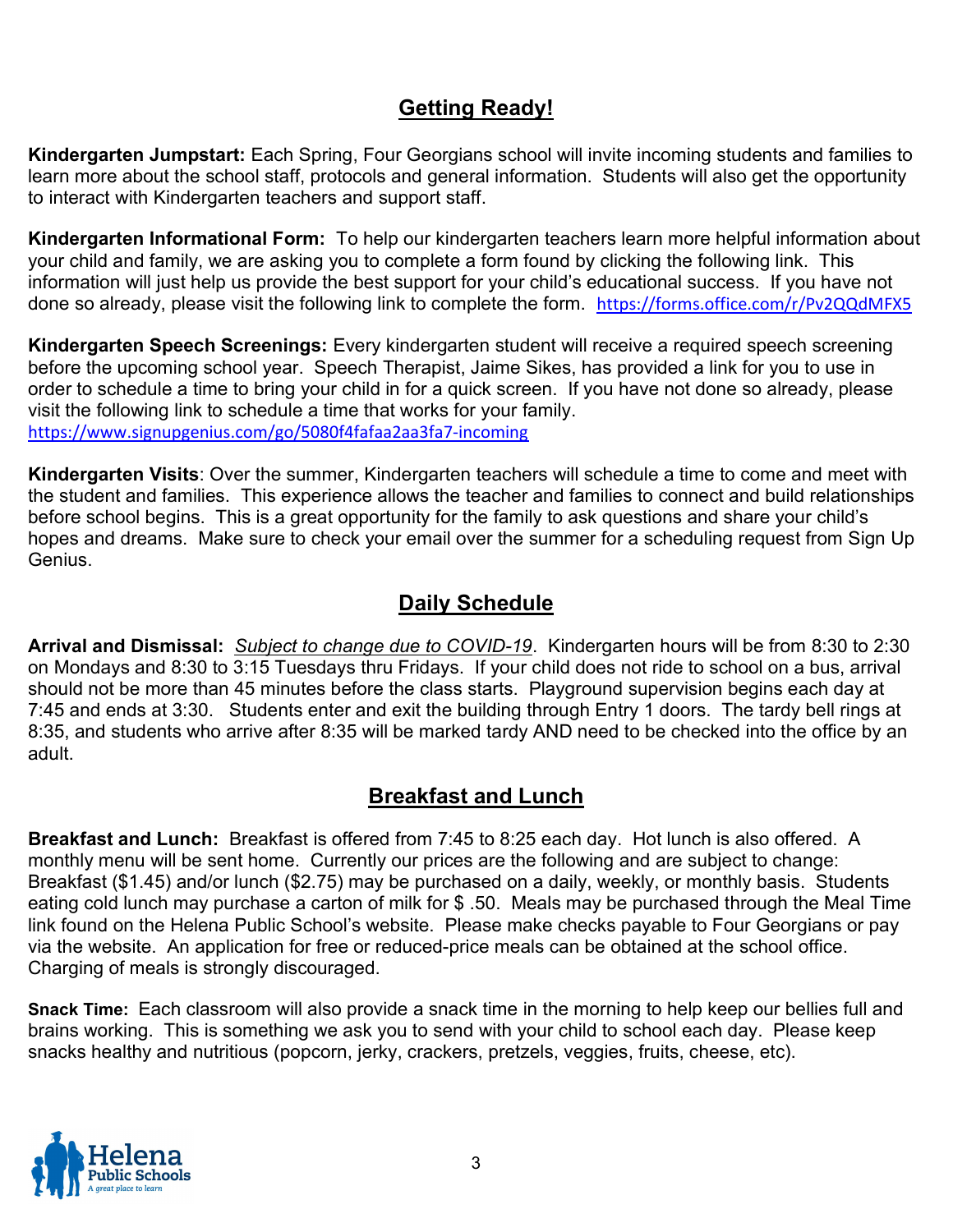## School Supplies

- \$25.00 Please bring to Open House Night (this goes towards pre-bought supplies for your student)
- Velcro PE Shoes (these will be left at school for PE days)
- A Full-Size Backpack (with a spare change of clothes... just in case!)
- 1 White or Yellow T-Shirt (two sizes bigger than what they normally wear)
- 1 Large Bottle of Hand Sanitizer
- 1 Box of Kleenex
- 1 Package of Wet Wipes

## Busing

First Student provides busing services for the Helena School District. To register your student, you will need to download the Parent Portal App and submit bus registration within this application. Information will be sent out by before school starts when registration is open.

## SACC

Helena School District provides after-school childcare. To find out more information, costs, and how to register your child into the SACC program, please check out the Helena Public School website. Four Georgians is lucky to host SACC in our building, but it fills up fast. Make sure to register quickly if this is a resource you are interested in!

## Home-School Communications

Call/Email: Notify the school office when your child:

- Will be absent or tardy. Please call the school before 9:00 a.m. to report it.
- Changes in daycare or personal information, such as address or telephone number (including emergency phone numbers). This information needs to be kept up to date.
- Has a communicable disease.
- Is going to move to another school. \*\*\*Messages can be left on our voicemail 24/7 and are checked frequently\*\*\*\*

Emails: Email the office and the teacher when your child:

- Is to be dismissed early for appointments.
- Is to go anywhere other than his/her regular destination at the end of the day.
- Is going to be picked up by someone other than yourself.
- Brings money to school; label envelope with child's name, teacher's name, and purpose of money.

Attendance: If your child will be absent from school for reasons other than illness, please notify your child's classroom teacher or the school office in advance.

Conferences: At the end of each trimester, student progress and achievement is reported to parents through a parent teacher conference and/or a report card. Parent-teacher conferences are scheduled two times during the year (November and March). All parents are expected to attend. These conferences are planned to discuss your child's progress and offer ideas on how to help your child succeed. If you ever have

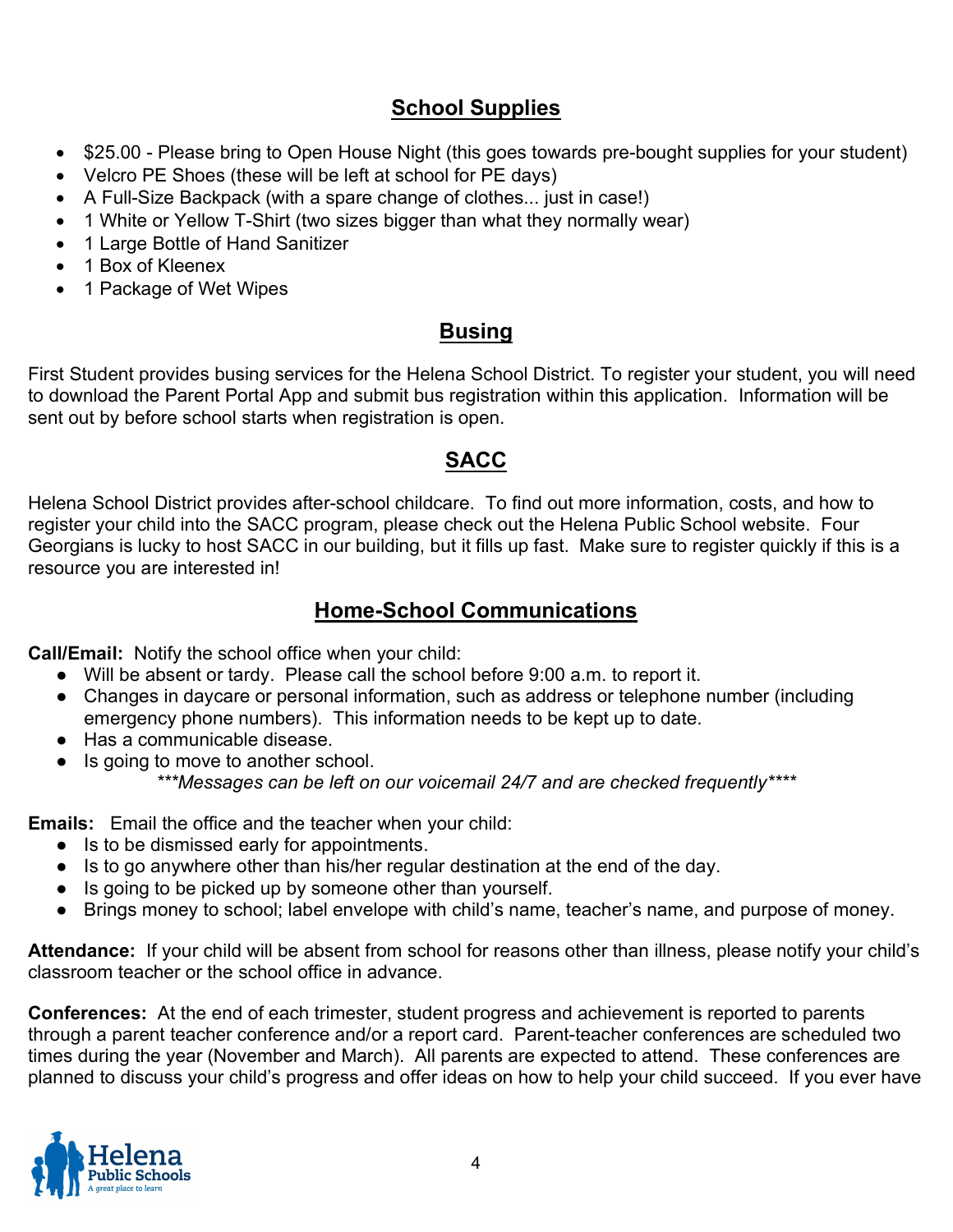questions or concerns about your child's progress, feel free to reach out to your child's teacher by email or phone call.

School Calendar: A school calendar will be distributed in the fall when your child begins school. Dates for the following activities will be included in the calendar. You will also receive regular information from your child's teacher and the school newsletter.

- Open House
- Parent Teacher Conferences
- Parent Teacher Organization Meetings (PTO)

## HEALTH SERVICES AND EMERGENCIES

School Nurse: The district employs registered nurses. It is the job of the nurses to maintain up-to-date records on all students, conduct health screenings and maintain adequate health services for all students. Health screenings provided by the school include vision, dental, scoliosis, and hearing - Contingent upon current COVID-19 status and restrictions. Parents should inform the school nurse if their child has allergies, chronic illnesses or serious physical problems.

Medications: The School District Medication Policy is available upon request. If a student is unable to complete a school day without a medication (prescription or non-prescription), parents should contact the school nurse. Medication will not be administered in school without proper authorization from the student's physician. Self-administration by students is not allowed. Under no circumstances shall school personnel administer any medication without proper authorization. A parent has the option of coming to school to administer medication to their child.

Emergencies: If a student becomes too ill to be at school or has a severe injury, parents will be notified. If the parent cannot be contacted, the person(s) indicated in the child's Power School emergency contact list will be notified. Information can be updated in the Power School Parent Portal.

Immunizations: By state law, schools may not enroll any student without current immunizations. It is the responsibility of the parents to have their child immunized and provide the legal documents necessary to the school. Children not properly immunized will not be admitted into school. In order for your child to start kindergarten this fall, he/she will need the following immunizations as required by state law:

- DTP Diphtheria, Tetanus, Pertussis
- MMR Measles, Mumps, Rubella
- Polio
- Varicella

## OTHER IMPORTANT INFORMATION

**Dressing for School:** When dressing your child for school, remember that he/she will be doing such things as painting, sitting on the floor, using the bathroom, and playing outdoors every day. Clothing should be comfortable, washable and easy to manage for your child. Tennis shoes with Velcro are recommended. Heavy boots, sandals, clogs, and shoes with slippery soles can make our activities difficult and even hazardous. Your child should be able to take care of his/her own clothing (including zippers, buttons, tying laces, etc.). With some clothing, this may mean practice at home. Clothing with alcohol, tobacco or drug advertisements or statements are not allowed. PLEASE LABEL all coats, sweaters, hats, boots, mittens, and backpacks with your child's name.

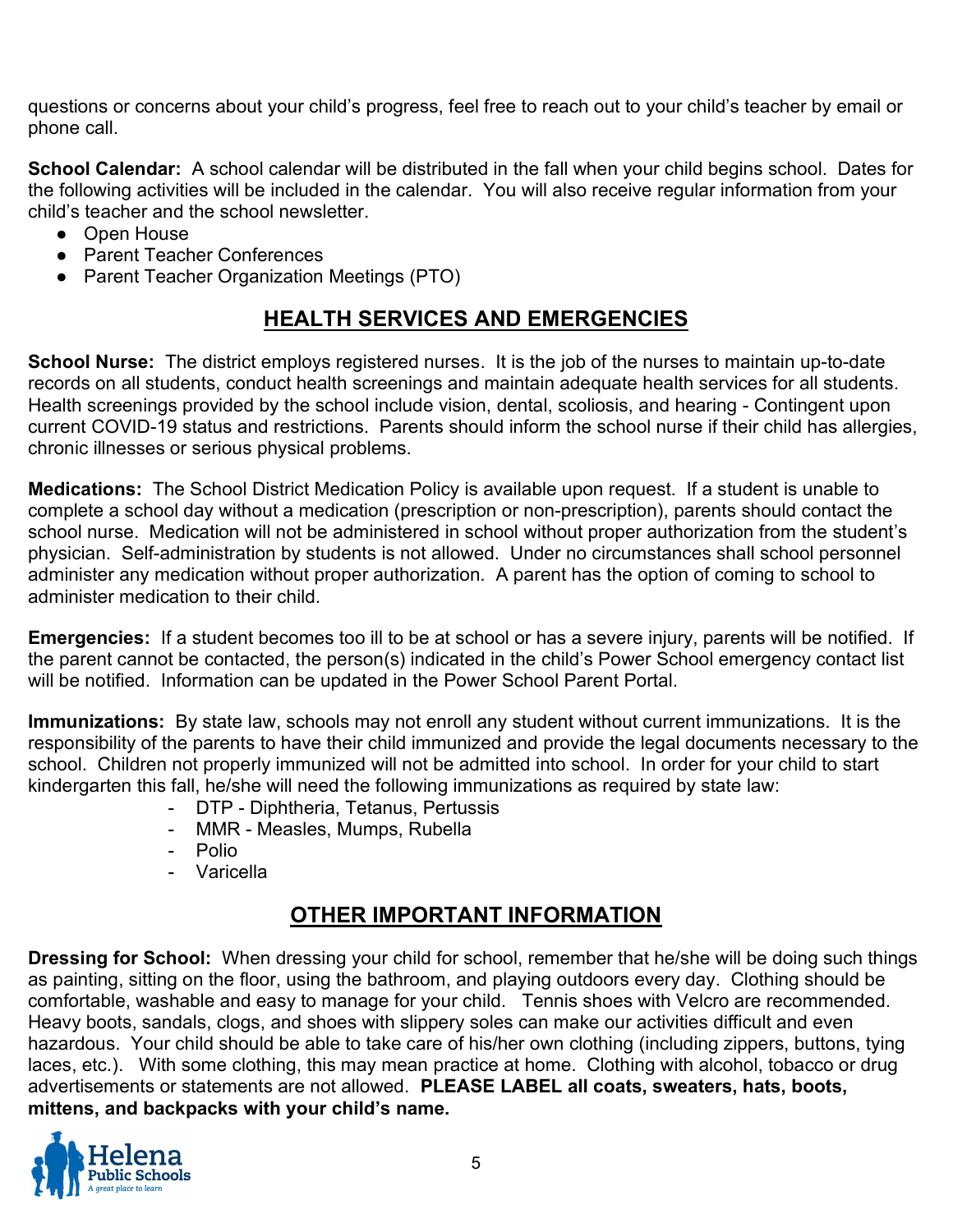Cold Weather: Our students go outside to play in all kinds of weather. All students are outside before school, after school, and during recess times whenever the temperature (with or without the wind chill) is above zero degrees. Exceptions are only granted with a note from a doctor. Please make sure your child is dressed for the colder temperatures each day.

**Birthdays:** Children may celebrate their birthdays in school. Due to the large amount of students with food allergies, please check with your child's teacher prior to sending birthday treats.

Can You Lend A Hand? Volunteers are very important to the kindergarten program. There are many tasks for volunteers. Please let your child's teacher know if you are interested in volunteering. Our district values the rewards and benefits realized through parent involvement. Your contributions and involvement enhance our spirit of teamwork and cooperation. We hope the time you spend with us is a rewarding experience for you. With your help and energy, we will realize our goals. Contact Lincoln Center (324-2010) to find out the steps needed to be a successful volunteer candidate.

## GOALS FOR THE KINDERGARTEN SCHOOL YEAR

Goals: The primary goals by the end of kindergarten is to provide a learning environment where all students will:

- Experience success with early readiness concepts in reading, math and language;
- Learn to successfully interact with materials, other children and adults;
- Develop a positive self-image and a sense of achievement;
- Increase their capability for self-discipline and learn appropriate school behaviors;
- Experience continued social and emotional development.

#### PREPARING FOR KINDERGARTEN

#### Ideas for helping your child have his/her best start at school:

- Start the day with a good breakfast.
- Establish regular sleep patterns (10 hours) and start the day well rested.
- Practice taking the route to school (bus or walking) before your child's first day.
- Talk about your positive school experiences.
- Have a physical that lets you know your child is healthy.
- Develop self-confidence and independence by practicing self-help skills such as putting toys away when finished, setting the table or hanging up clothes.
- Visit the school playground and become familiar with equipment.
- Practice opening lunch items ahead of time (e.g. cracker bags, juice boxes, tube yogurts, etc.)
- Independence in the bathroom.
- Provide the opportunities to look at books and hear a story daily.
- Learn to dress independently (button and zip a coat, put on boots and shoes). Buy large enough boots so the child can put them on alone.